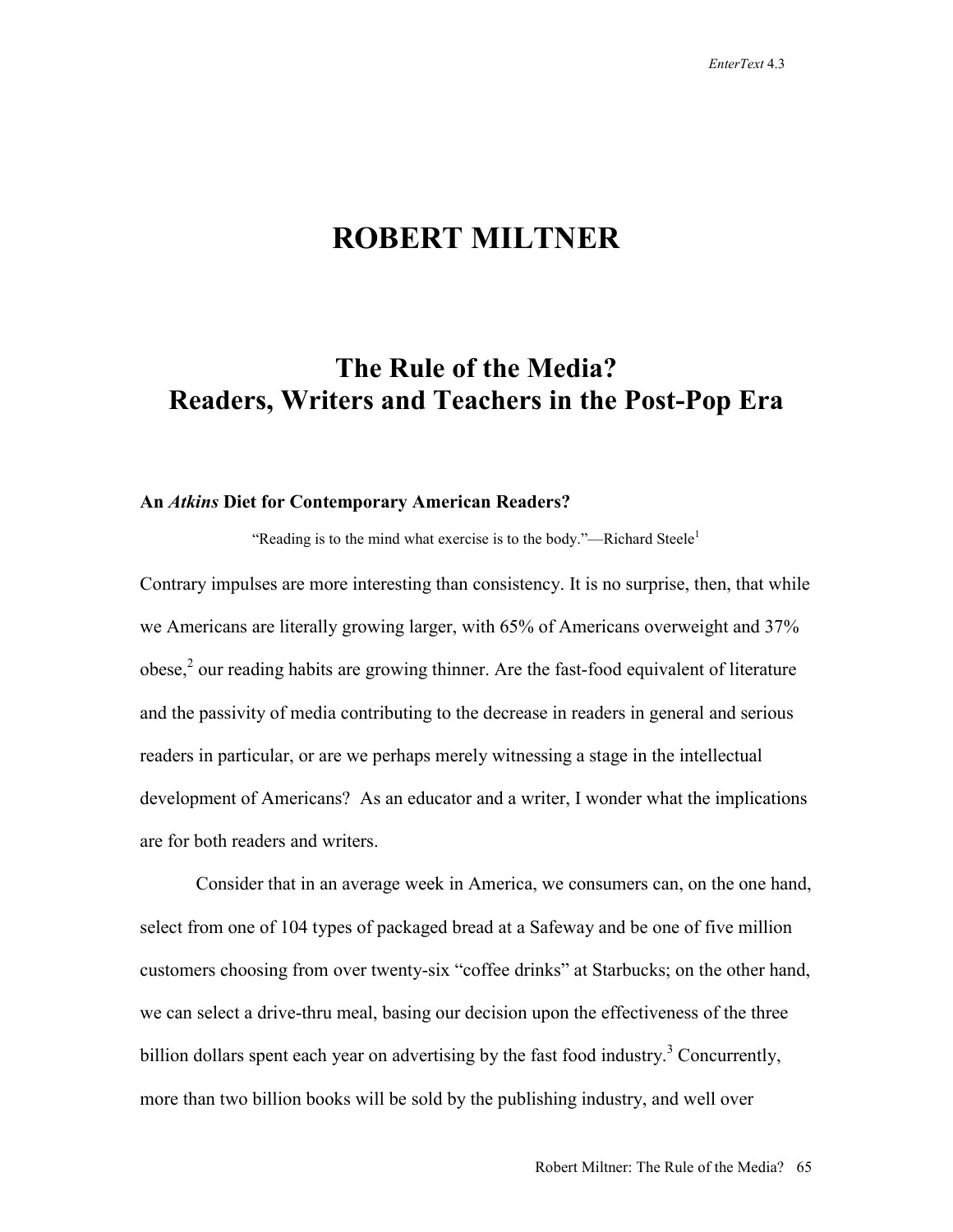175,000 will be newly published books.<sup>4</sup> Some of these books are read for specific reasons—for classes, book clubs, or professional reasons—while others are read for pleasure or interest, but not many. For, on the whole, as the population is increasing, readers are decreasing.

# **Are Writers Readers, or Merely Writers?**

"I know a few writers who…do very little reading. This doesn't mean that they are bad writers, but in some cases I think they might be better writers if they read more."—Richard Wilbur<sup>5</sup>

A 1999 Gallup poll reported that 84% of Americans surveyed had "read at least part of one book last year;"<sup>6</sup> oddly, the survey did not indicate either what kind of book it was that the typical American read, or whether the reader ever finished the book. In contrast, a 1999 Gallup Poll revealed that 7% of all Americans were "avid readers" who read more than one book a week.<sup>7</sup> Moreover, a 2002 National Endowment for the Arts Public Participation study revealed 40% of all Americans read, attended, or visited literature;<sup>8</sup> "visited" and "attended" literature: peculiar phrasing, really, the way this sneaks out of the language, how it meshes with the idea of "part of a book" read. In 2002, this activity included plays, poetry, novels and short stories, but since this means the data includes seeing a film version of an actual book, that would account for hearing such comments from a student as: *Jane Austen? I love her movies!*

#### **Pop Fiction, Pulp Fiction, or Literary Fiction?**

"Reading novels—serious novels, anyway—is an experience limited to a very small percentage of the so-called enlightened people."—Jerzy Kosinski<sup>9</sup>

The specific group considered to be "literary readers" comprises 46.7% of the reading public.10 Literary readers are those who read novels, poetry, creative non-fiction and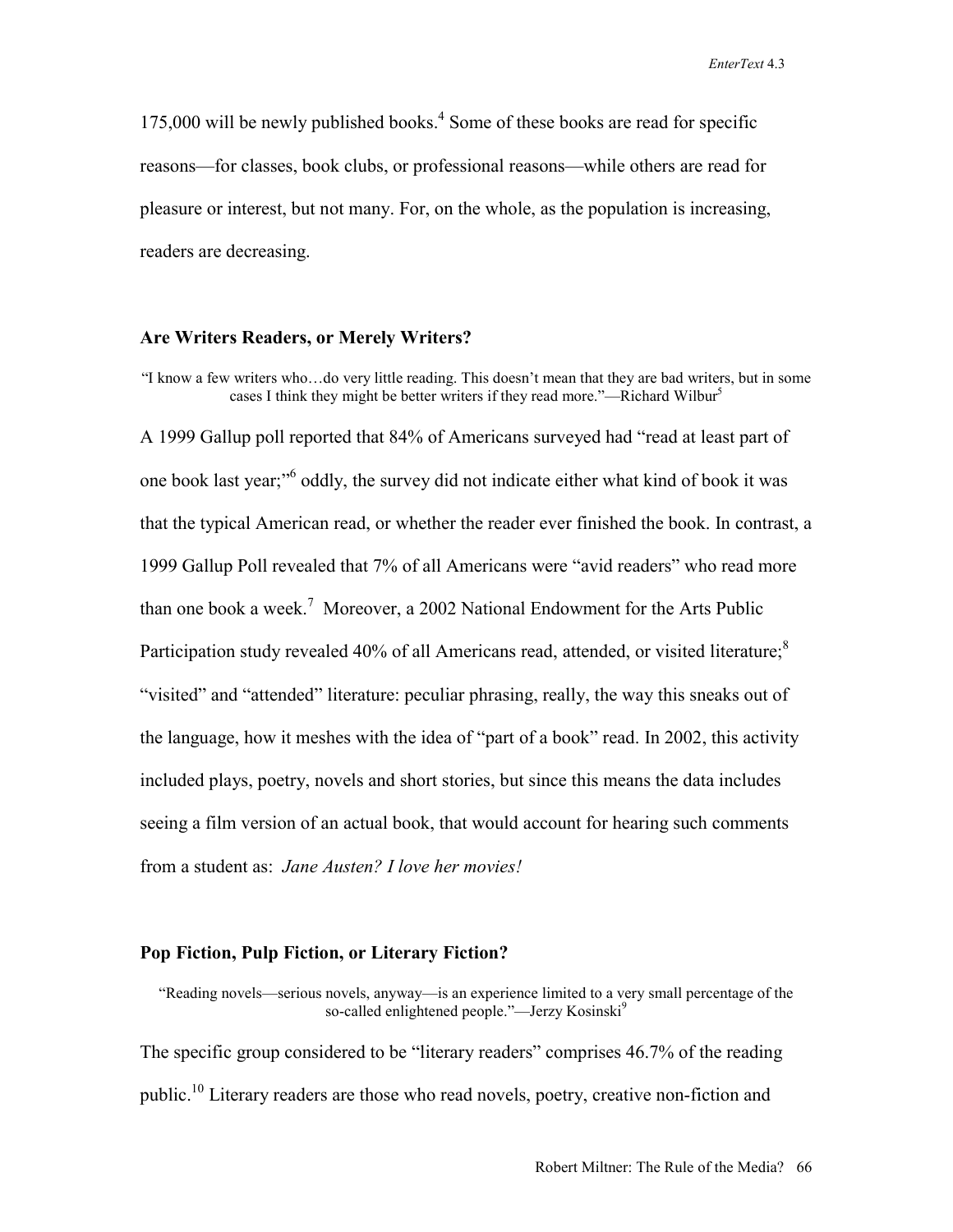plays, as opposed to general readers who read "how-to" books, coffee-table books, and general information books.<sup>11</sup> Furthermore, this statistic does not distinguish between readers of popular literature—best-sellers, mysteries, and summer beach books—and readers of serious literature, which generally includes small press publications, experimental work, poetry, prose poetry. Serious reading is not a traditional American trait, despite the leanings of educators, scholars, academics, and writers. Conversely, French readers "take a compulsive, missionary interest" in literature, so much so that they call their return from the summer holidays *La Rentrée Littéraire*, the return to serious reading*,* observes novelist Paul West, who adds:

When a nation adjusts its calendar in so decisive a way, you not only respect its readers, you also wonder what happens to books in the United States, where pundits blather about beach reading and authors type books aimed at the audience on the littoral. There is no mention of *our* return to serious reading, or even of a departure from fluff, trash, slop, drivel, twaddle... $^{12}$ 

Most troubling, however, is the recent NEA *Reading at Risk* report which shows a nearly 20% decline in the "regular" reading habits of the nation's college graduates: from about 82% in 1982 to only 66% by 2002.<sup>13</sup> Clearly, the issue is not that educated people cannot read, but that they are disinclined to do so. Charles McGrath, a former *New York Times Book Review* editor, speculates that this decline may be due to the fact that our definition of "reading" is changing, for "[w]hen people surf the Web what they are doing, for the most part, is reading."<sup>14</sup>

# **A Page-Turner, a Screen-Scroller?**

<sup>&</sup>quot;It is a mistake to think that books have come to stay. The human race did without them for thousands of years and may decide to do without them again."— $E$ . M. Forster<sup>15</sup>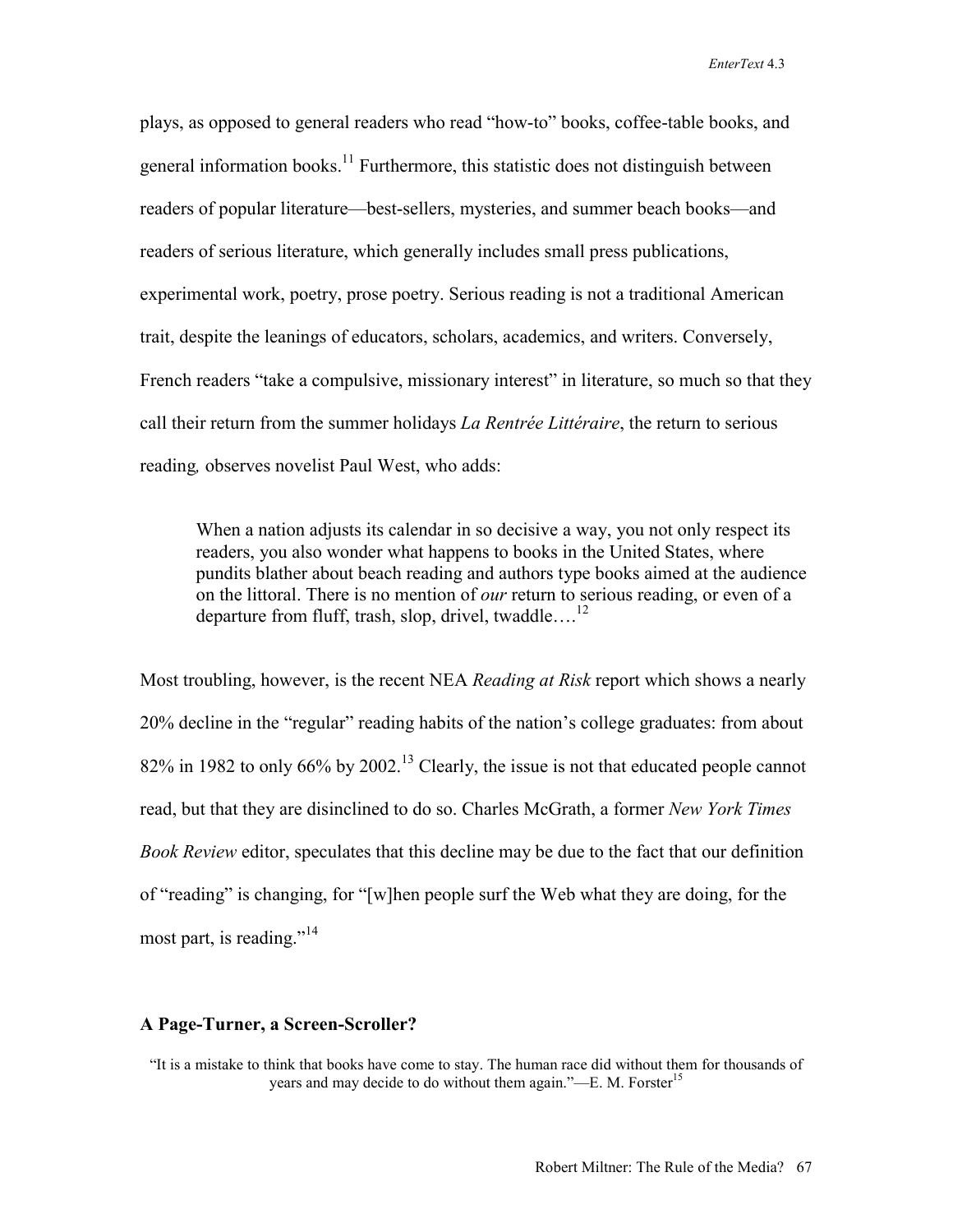Sven Birkerts and others have warned that computers and the Internet would render reading obsolete due to competition from technology. As Birkerts explained his view in *The Gutenberg Elegies: The Fate of Reading in an Electronic Age:* 

In that book I made the argument that the historically sudden arrival and adoption of computer technologies was changing everything about the way we lived and thought and related to one another. … I saw book culture and electronic culture as polarized in crucial ways and argued against the view that the new technologies are merely tools of convenience, or powerful augmentations of the existing.<sup>16</sup>

Obviously, the discussion initiated by Birkerts concerning "the shift form page-centered to screen-centered communication"<sup>17</sup> still engages readers, viewers, and writers.

Furthermore, technoculture theorists argue that technological advances affect "who is socially, culturally and politically privileged with developments in technology."<sup>18</sup> Granted, technology influences the shape and tendencies in writing, and the technology we use as a process affects the resulting product. Consider what poetry looked like on a page when it was handwritten, compared to what happened when typewriters became mass produced: William Carlos Williams and E. E. Cummings used typewriters as personal linotypes; Burroughs' "cut ups" developed when he could type on rolls of paper, then cut, and mix and match, the same process which we now do electronically. Or consider the way the soft-return feature encouraged the prose poem: poetry's fear of the right margin is dissipating through technology to the point where poetry and fiction are blurring. What is more, technology impacts on readers as equally as it impacts on writers.

With the average American child living in a home with a computer,  $19^{\circ}$  and nearly 60% of them connected to the internet,<sup>20</sup> perhaps the shift in reading patterns reflects the privileging that accompanies American culture and technology, that is, selection of the Internet instead of selecting a book. After all, the Internet is a more interactive medium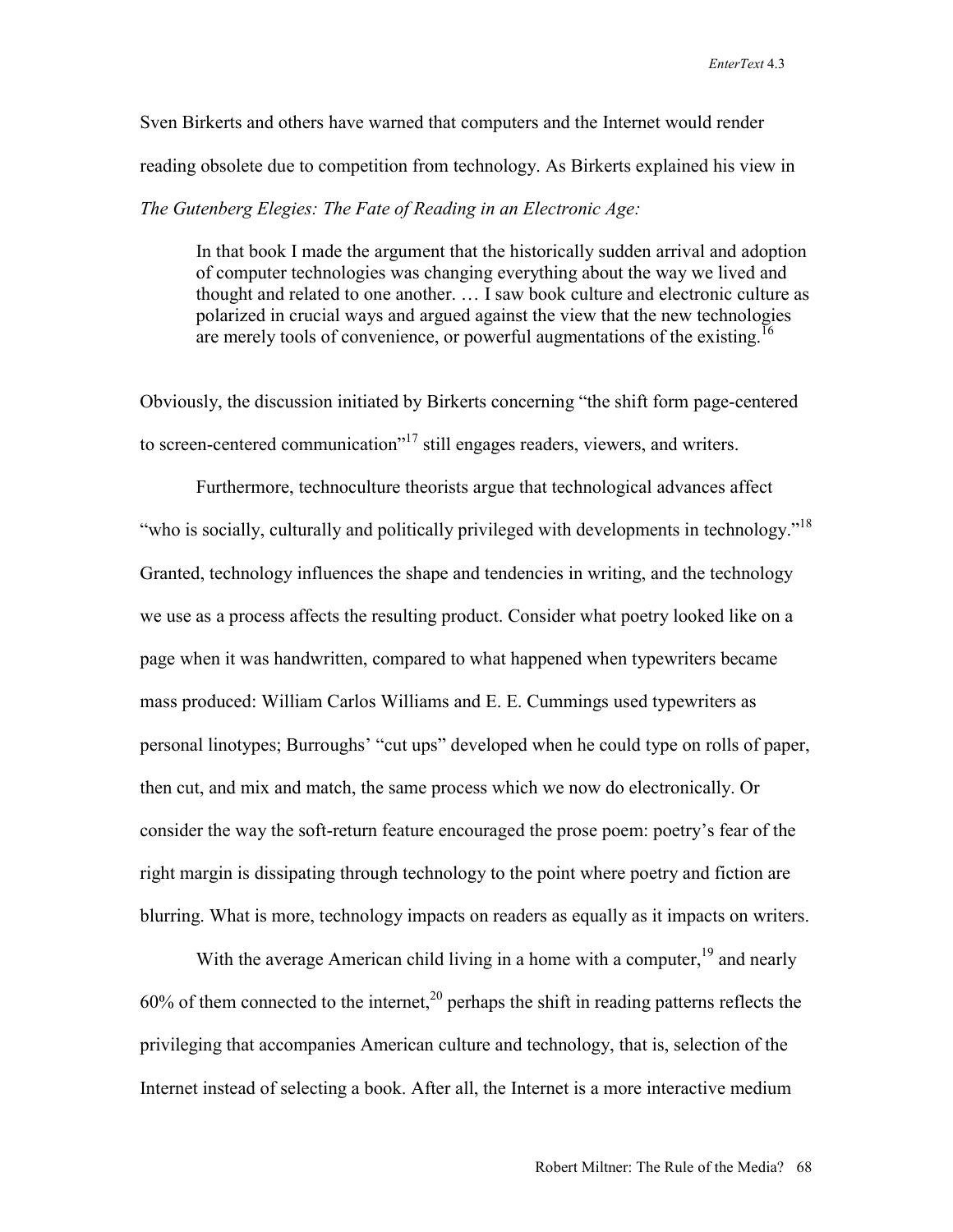than reading a book, and perhaps a tendency toward performance and interaction activities that range from video games to coffeehouse open mic. readings, from performance poetry to stand up comedy and theatrical events—are also competing for readers' attention and time.

# **From Page to Stage?**

"Some writers take to drink, others take to audiences."— Gore Vidal $^{21}$ 

Interestingly, the NEA Survey of Public Participation found in a recent study that 7% of those surveyed claimed to have personally performed or created literature in 2002.<sup>22</sup> Of course, since this statistic includes anything to do with theatre, and anything to do with creative writing, it lumps together the person who writes a novel with someone who hands out a programme at a play. Moreover, this 7% represents about half of the 13.3% of the US population—over 27 million people—who claimed to have taken a creative writing class, academic or non-academic, and at all grade levels, during 2002.<sup>23</sup> Still, we might infer from this data that approximately 3.5% of all Americans—approximately seven million Americans—engage in some generalised activity that is loosely connected with creative writing. The question for those of us who teach creative writing is, who is the traditional eighteen-year-old student who enters our college or university creative writing classes?

#### **Student Readers?**

"All the old houses that I knew when I was a child were full of books, bought generation after generation by members of the family. Everyone was literate as a matter of course. Nobody told you to read this or not read that. It was there to read, and we read."—Katherine Anne Porter<sup>24</sup>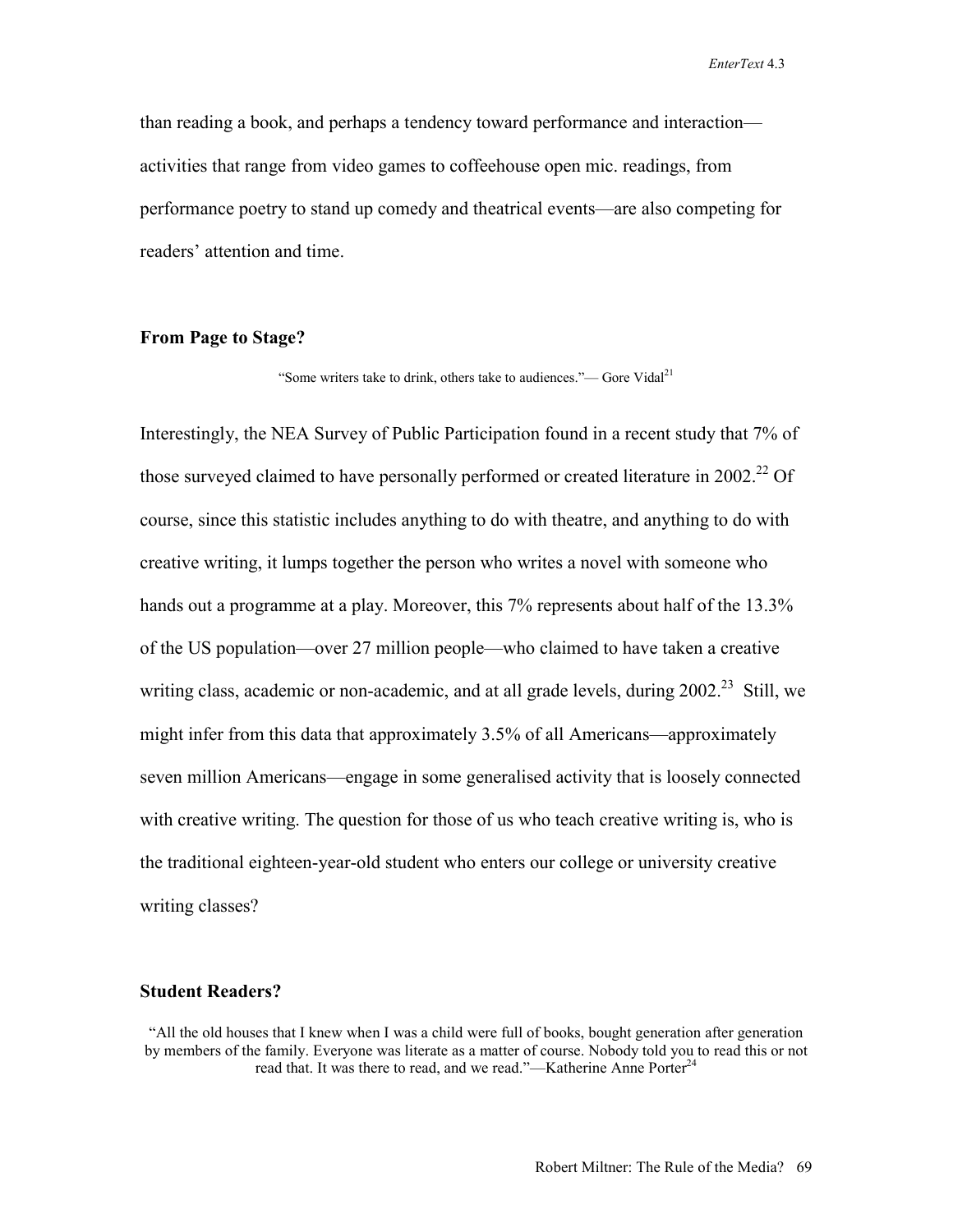The demographics of these writers, according to the NEA *Reading at Risk* survey, show a set of characteristics common to traditional students, including those who enroll in college creative writing courses. If average, this student lives in a household with approximately three TVs, three radios, two VCRs, two CD players, one computer and one video game player.<sup>25</sup> By the time this average student graduates from high school and enters a college class, s/he has seen 30,000 commercials, seen 16,000 TV murders, and has seen 200,000 acts of physical, emotional or verbal violence.<sup>26</sup> In any given week, this student watches TV for nineteen hours, listens to music for ten, searches the internet for seventeen, talks on the cell phone for eight, plays video games for ten, and reads five hours a week.<sup>27</sup> However, because a teenager multitasks pretty well, s/he could be simultaneously surfing the net, listening to music, talking on the phone and probably doing homework while playing a video game.

 Still, this student reads five hours a week, not a bad number considering what it is weighed up against. But how does this five hours a week break down? On average, that is forty-five minutes a day, for all reading, including newspapers and magazines. Given that the nearly fifteen hundred daily newspapers published in the United States are all owned by the same eight multinational corporations, this significantly edits what one is going to read in those newspapers and magazines. AOL Time Warner, for example, is a partial or majority owner of fifteen television networks (including CNN), sixty-four magazines (including *Time* and *People*), three movie companies, forty record labels, four internet companies, seven websites, and a library of 6,500 movies and 32,000 TV shows.28 Furthermore, eight million students in 12,000 classrooms—40% of U.S. middle and high schools—watch Channel One Television each school day, and, of the twenty-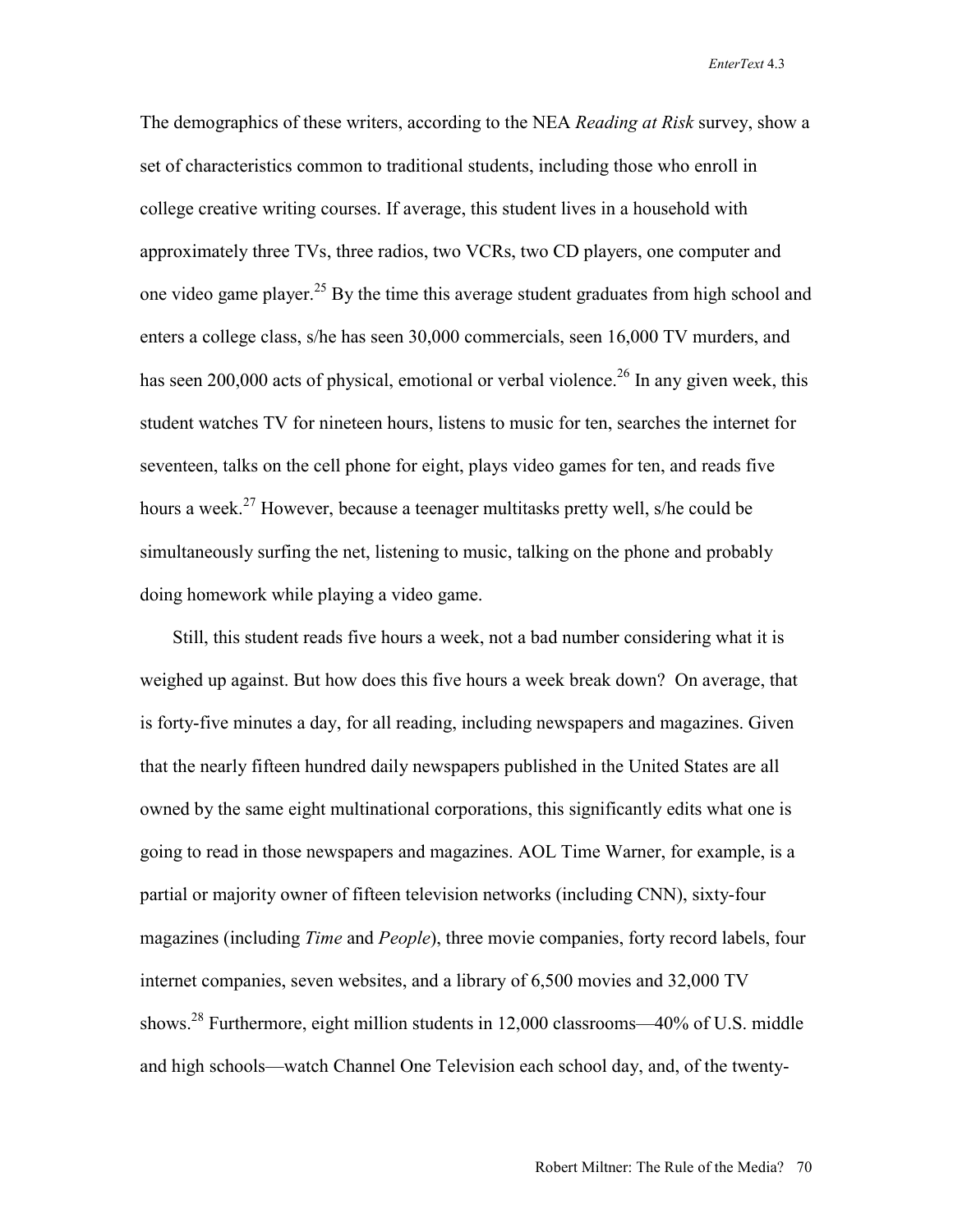minute broadcasts, 20% of the airtime covers politics, economics, or cultural or social issues (which includes literature), while the other 80% is devoted to sports, weather, "features," advertising and Channel One promotions.<sup>29</sup> Channel One Television offers a clear example of corporate selection of "state of the art" information at a time when 25% of US schools use textbooks published in the 1980s or earlier.<sup>30</sup>

"The programming [at Fox] is deliberately and consistently distorted and twisted to promote the

# **Fair and Balanced?**

Republican Party of the US and an extreme right-wing viewpoint."—Deceptive Practices Complaint filed 19 July 2004 with the Federal Trade Commission by MoveOn.org and Common Cause<sup>31</sup> Moreover, some networks, like Fox, are being accused of presenting politically-slanted viewpoints rather than objective reporting,  $32$  and it is not hard to argue with that when David Boylan of Fox affiliate WTVT in Tampa blatantly states, "We paid \$3 billion for these [Fox affiliate] television stations. We decide what the news is. The news is what we tell you it is."<sup>33</sup> Accepting Boylan's logic amounts to a willing suspension of belief in some commonly-held ideas of *the real* and an acceptance of a media-created version of what constitutes our collective idea of the truth; accepting such logic creates a hybridreality, a one-sided truth; from this logic it follows that the massive media can foster a new canon, leading to an American parochialism in which virtual cosmopolitanism (hiphop, jazz) and romanticised ruralism (country music) puts everything at a distance, making us passive observers of an artificial reality through which we scroll rather than stroll. But who has the means to challenge such an entrenched and empowered system of information production, and how? Edward Said, considering this question in *Power, Politics, and Culture,* observed that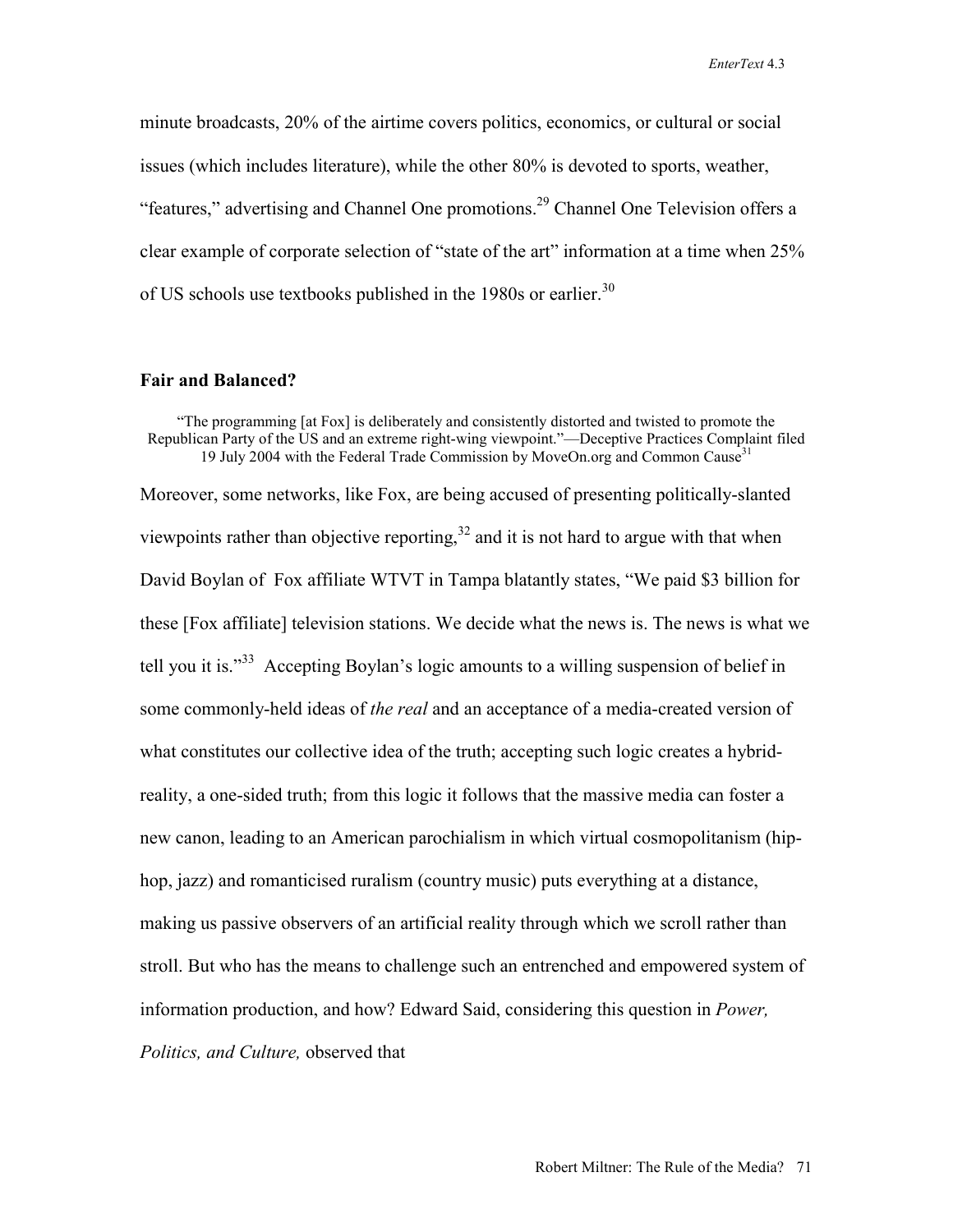the entire process represents choice and selectivity, exclusions and inclusions, and things of that sort are highly sophisticated. But what is truly ominous about this monopolization of information production is not so much the problem of access to the information itself, but rather access to the means of *criticizing* the information  $34$ 

One means of criticism, suggests Said, is the production of a "literature that aspires to the status of a classic," written by a group that includes "not only American writers like Thomas Pynchon but European and Third World writers like Rushdie and Garcia Marquez."<sup>35</sup> As such, writing offers a criticism by working as an agent of "social, intellectual, and cultural change" because it introduces both "whole new worlds" and "a particular kind of hybrid experience into English."36 Thus, writing creates a particular kind of hybridity that fosters active intellectual and cultural change, offering an alternative to the Americentric parochialism that both fuels and is fuelled by the media.

# **Reader, Writer, or Reader-Writer?**

"I learned early in life that you can be a reader or a writer. I decided to be a writer."—Erskine Caldwell<sup>37</sup> In a nation where over forty million people are functionally illiterate,  $38$  the media—not libraries, bookstores or schools—are a powerful force which programmes our students. Further, while students spend a fraction of their leisure time reading, very little of what they read is diverse. Few (only  $7\%$ ) are "avid" book readers,  $39$  and, when they do read, they seem not to read the books which we, as teachers, want them to read in order to prepare themselves to be writers. While many are familiar with Quentin Tarantino, Anne Rice, 50 Cent, and Howard Stern, few read James Joyce, Virginia Woolf, Carole Maso, or Toni Morrison. Worse, most of our students have never read a book of poems by a single living author. Passive readers and active learners, our students are media-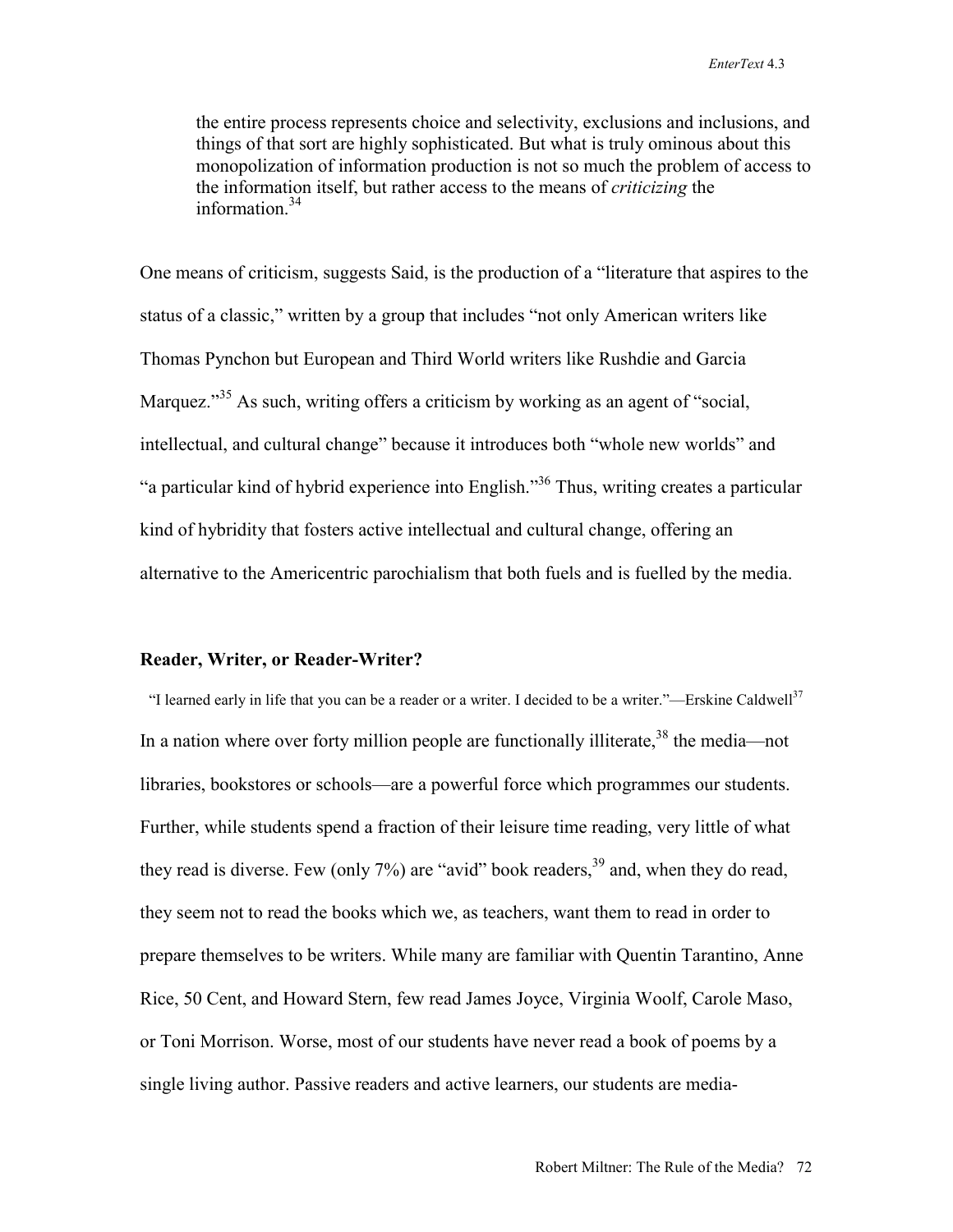connected, yet aliterate, spending far more time viewing than reading. Yet they want to be poets or novelists. Still, seemingly, many students—disillusioned and deadened by the vapid wasteland of TV and Hollywood movies, of skewed news and reality television are drawn to writing because ultimately they are desperate for something far more real than what the media gives them. Or they are drawn to it because it is a more active way of engaging with text than is offered by reading. As Charles McGrath observes, "While the number of people reading literature has gone down, the number of people trying to write has actually gone up. We seem to be slowly turning into a nation of 'creative writers,' more interested in what we have to say ourselves than in reading or thinking about what anyone else has to say."<sup>40</sup> They really want to be Jane Austen.

#### **Cinema Fans as Creative Writers?**

"Screenwriting isn't really writing; it's carpentry. There's no language in it, and the writer is not in control of the pace of the story, or of the tone of the narration, and what else is there to be in control of? Novelists shouldn't write for the movies, unless, of course, they discover they're no good at writing novels."—John Irving<sup>41</sup>

Because writers have long competed with the media of their time, some have borrowed journalistic, advertising, or cinematographic techniques, and employed them in their writing. James Joyce, in *Ulysses,* mimicked popular magazine fiction and newspapers, while John Dos Passos, in his *USA* trilogy, included newsreels, collages of "found" headlines, song lyrics, political speeches, advertisements, and biographies; he also included "Camera Eye" sections in an attempt to write fiction through intentionally cinematographic ways.<sup>42</sup> Joyce and Dos Passos are examples, then, of Modernist writers who come to the craft of writing at a time when the media are beginning to become mass media, when "media" is a *medium* which, while contemporary, can be used as a way to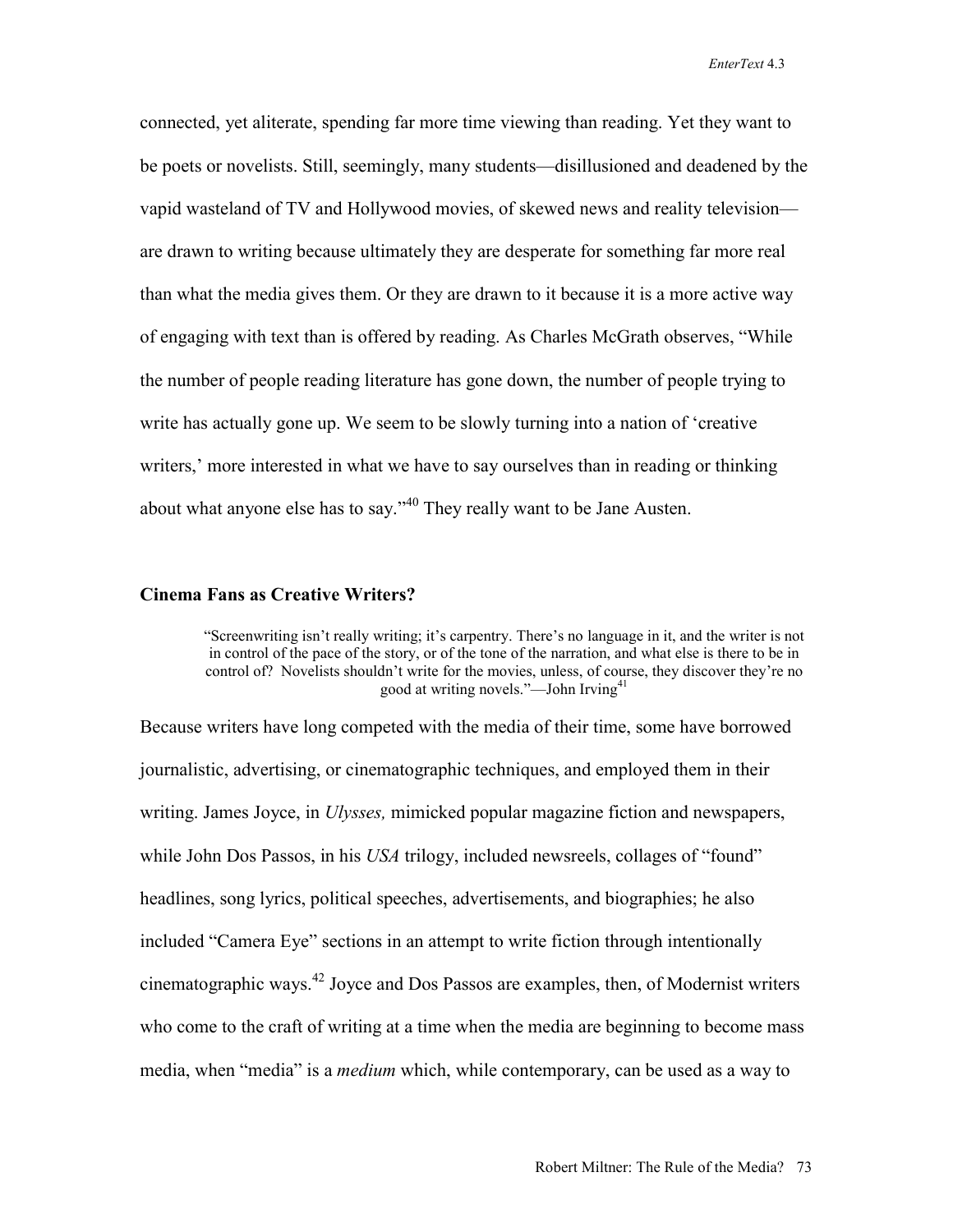*augment* or *supplement* the skills learned on the page. What about today's student writer, though, who has grown up *through* the media, in the cathode tubes and silicon chips of popular culture? What is our students' relationship with the media?

#### **Who's the Star of This Book?**

"I like to read screenplays. They're little books.… I'll read [the screenplay] rather than go to see the movie itself. I enjoy shooting the movie in my mind."—Thomas McGuane<sup>4</sup>

Who or what shapes how our students conceive of character, plot, setting, audience, attention span, language, or image? Given the pop culture and its *tsunami* of media influence, students are versed in the techniques of media to an equal, if not greater extent than in literary technique. Film and TV have "their own language with distinct syntax and grammar"—cuts, close ups, zoom-in, fade, slow motion, speeded-up actions, dissolves all of which create a composite representation which collects these different shots into one "sequence," the basic element of the moving picture<sup>44</sup>. The syntax and grammar of the media are evident in student writing. Students use soundtrack to evoke emotion, use cinematographic techniques to set action in place, employ the quick cut—like channel surfing—to give excitement and movement to a scene. Has the short attention span of the TV helped contribute to the popularity of prose poetry, microfiction, flash fiction, brief fiction, snap fiction, and brief creative non-fiction?

As writing teachers, we find students tend to go quickly for the visual image, but often ignore the rest of the senses. When writing fictional scenes, all too often the students emulate sitcoms, making their plots predictable and their characters onedimensional, stock figures. Moreover, if they write dialogue that does not sound real, why should the writing teacher wonder? After all, nearly 60% of them watch TV during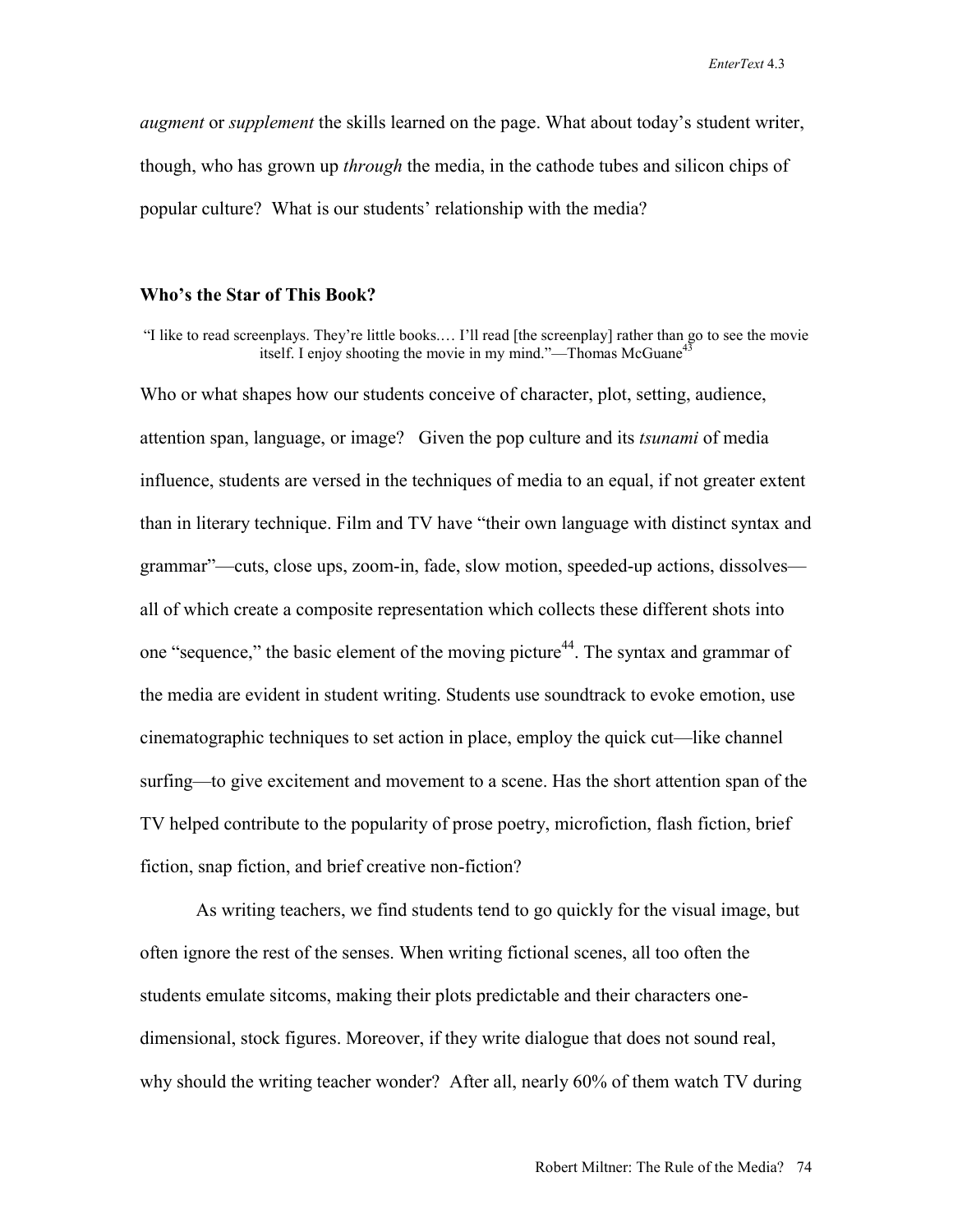$d$ inner—one of the few meals families share together<sup>45</sup>—where, instead of sharing their own talk in "real time," they are listening to TV dialogue of imaginary others, that comes pre-scripted with laugh tracks added. What is worse, many students are desensitized to violence: physical violence, verbal violence, emotional violence, and gratuitous violence. As a result of such desensitization, they do not even care about their own characters, let alone the characters of the stories written by others: their emotions are on permanent *Pause*.

 Granted, both watching movies and reading books can equally offer the vicarious experience in lieu of the real, and both readers and viewers, given their respective circles of discussion, will talk about their favorite literary and TV characters as if they were real people. However, since more students watch TV and movies than read books, media characters become the more common currency in the discussion of character. Yet when TV shows go off the air, when movies are no longer watched, and when the viewers age beyond some popularity bubble, where does the discussion go? Where is the common frame of reference? Will Jerry Seinfeld, Beaver Cleaver, or Oprah Winfrey maintain the same shelf-life as Hamlet, Leopold Bloom, or Addie Bundren?

# **Writers as Teachers?**

"Our duality will find its form in [the poetry of the future], without renouncing one zone or the other."  $-Cz$ eslaw Milosz<sup>46</sup>

Teachers of writing need to stand with the sceptic, not the Luddite, questioning and not rejecting, adjusting and not adjudicating. We need to ask why the number of English majors—which in most colleges and universities includes creative writers—has declined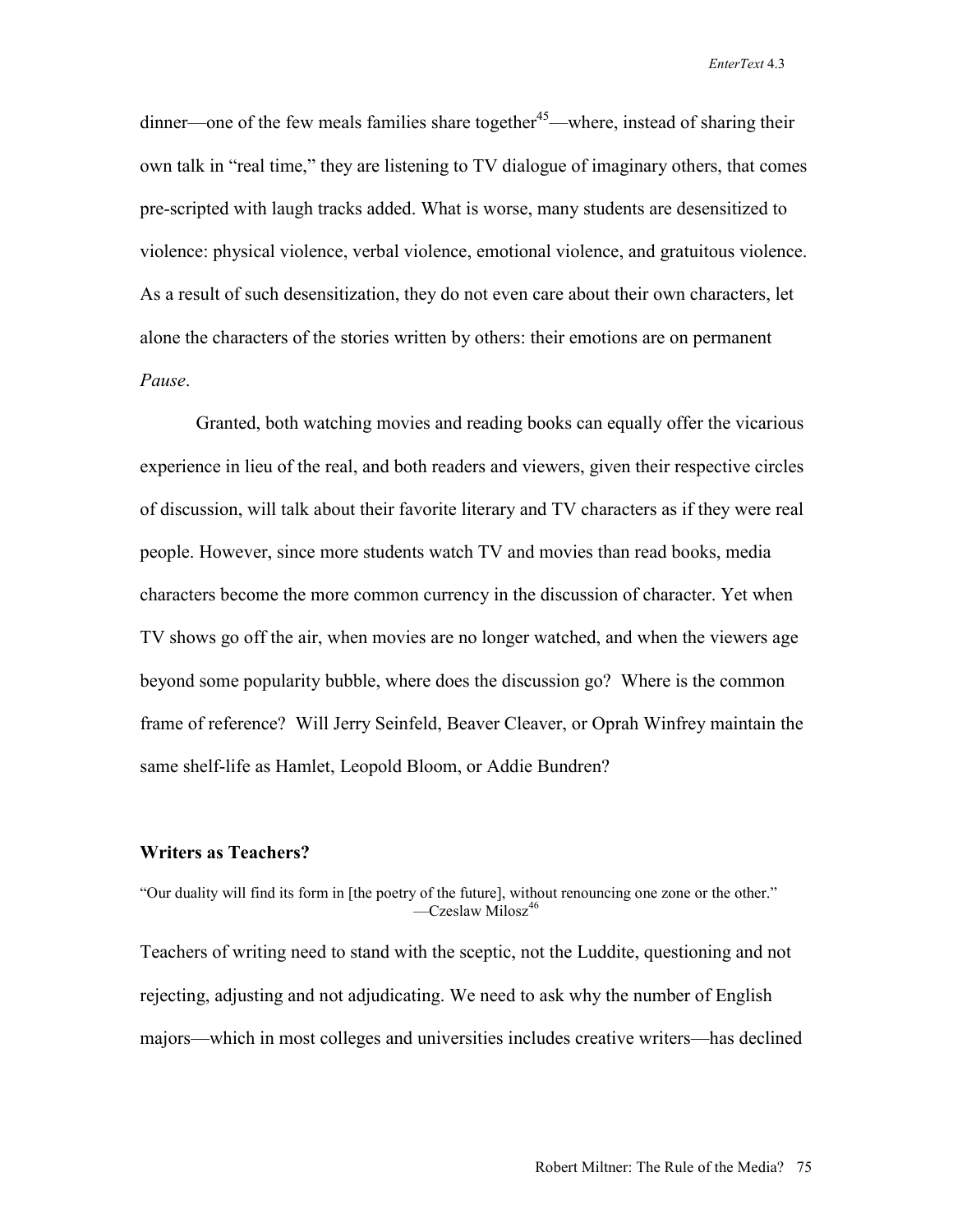from 7% to 4% over the last thirty years.<sup>47</sup> Rather than lament this decline, we need to ask what it signifies.

In our classes, we can bring forward from the literary tradition what is the *best* of tradition, not just what is old, and we can bring in from the media what is the *best* of the media, not just what is new. Even more importantly, we can help students understand why such distinctions are important, so that they can make, independently, the best choices about what affects their writing. One thing writers have learned about writing is that good writing is the result of good choices. As teachers of writing, we can encourage students to ask questions about what they are doing in their writing. Why are they selecting the images, characters, actions and values they put in their writing, and what do these selections represent to their readers? After all, the components they select are "interacting simultaneously in a surrounding social and cultural world" and "can lead to different patterns of domination and representation."<sup>48</sup>

# **Post-Pop Kids with Literary Ipods?**

"So turn to the students. Young visionaries. Who click on the Internet, the cyberworld of their sleep.… In love with the blinding light out there, the possibility...."—Carole Maso<sup>49</sup>

At the core of our relationship with our students lies this: passing on to them what we have learned about the craft of writing. We do so because we can only pay back those to whom we were apprenticed by taking on apprentices (students) ourselves.

As teachers of writing, we can help our students recognise they limit themselves when they only write from or about their comfort zones. For some of them, the comfort zone is what they know of the media and pop-culture. Our challenge is to help students learn to enter into new writing contact zones, places where they can grow topically,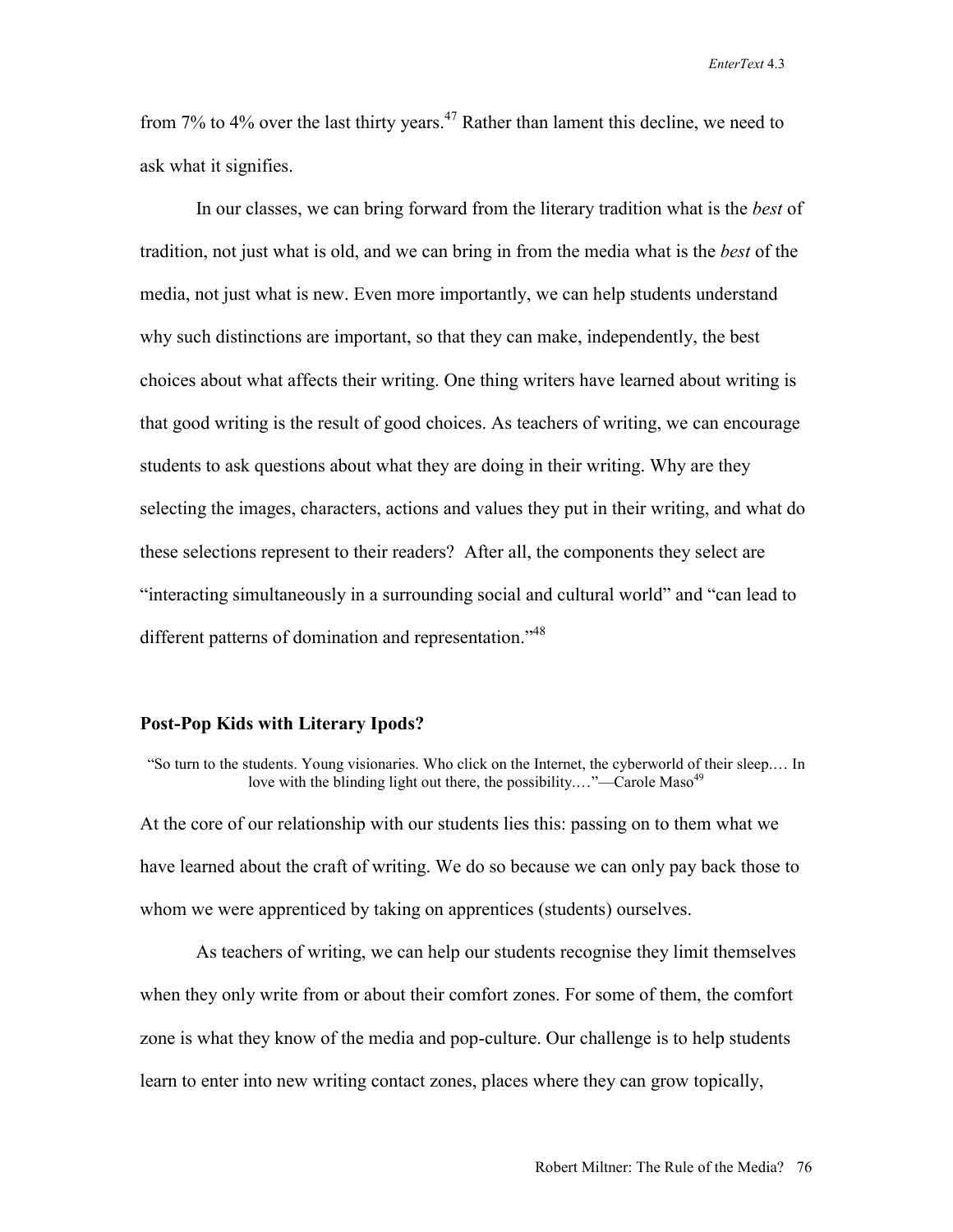emotionally, tonally, stylistically, intellectually and artistically. For some, this contact zone may include more serious reading than they have previously done.

NEA Chair Dana Gioia, in the preface to the *Reading at Risk* report, offers this challenge:

Each concerned group—writers, teachers, publishers, journalists, librarians, and legislators—will legitimately view the situation [the decline in reading] from a different perspective, and each will offer its own recommendations.<sup>50</sup>

In our dual role as writers/teachers, we can recommend that students question whether the choices they make as writers only echo what comes out of the media, or whether their choices draw from broader, richer contexts. Further, students should question whether they are appropriating from the media because that is part of a paradigm to which they ascribe, or whether they do so as a creative, playful borrowing. As educators, we can help students develop the ability to take material from the pop culture and the media and to bring their individual imaginations to skew it, put a spin on it—using irony, parody or some fresh hybridity—rather than merely replicating it. In short, we can make students aware of the process that defines their progress in the craft of writing. Ultimately, we can recommend a balanced diet of traditional literature and pop culture, accompanied by plenty of diverse writing exercises, as a means of improving the general health of our nation's readers and writers.

 Stephen Findlay, "Designating Obesity as Disease" (*USA Today* www.USAToday.com/news/opinion/ editorials/2003-12-15-obesity-edit\_X.htm).

 $\overline{a}$ 

<sup>1</sup> George Plimpton, ed., *The Writer's Chapbook: A Compendium of Fact, Opinion, Wit, and Advice from the 20<sup>th</sup> Century's Preeminent Writers* (New York: Viking, 1989), 3.

Manfred B. Steger, *Globalism: A Very Short Introduction* (New York: Oxford University Press, 2003), 72.

<sup>&</sup>lt;sup>4</sup> D. W. Fenza, "Brave New World: Aliteracy in America" (*The Writers' Chronicle* 37.1, 2004), 24.

 $<sup>5</sup>$  Plimpton, 321.</sup>

<sup>6</sup> Darren K. Carlson, "Poll Shows Continuing Strong American Reading Habits" (*The Gallup Monthly Poll*, Abstract, October 1999 <u>http:web2.infotrack.galegroup.com</u>), 1. *T* Fenza, 24.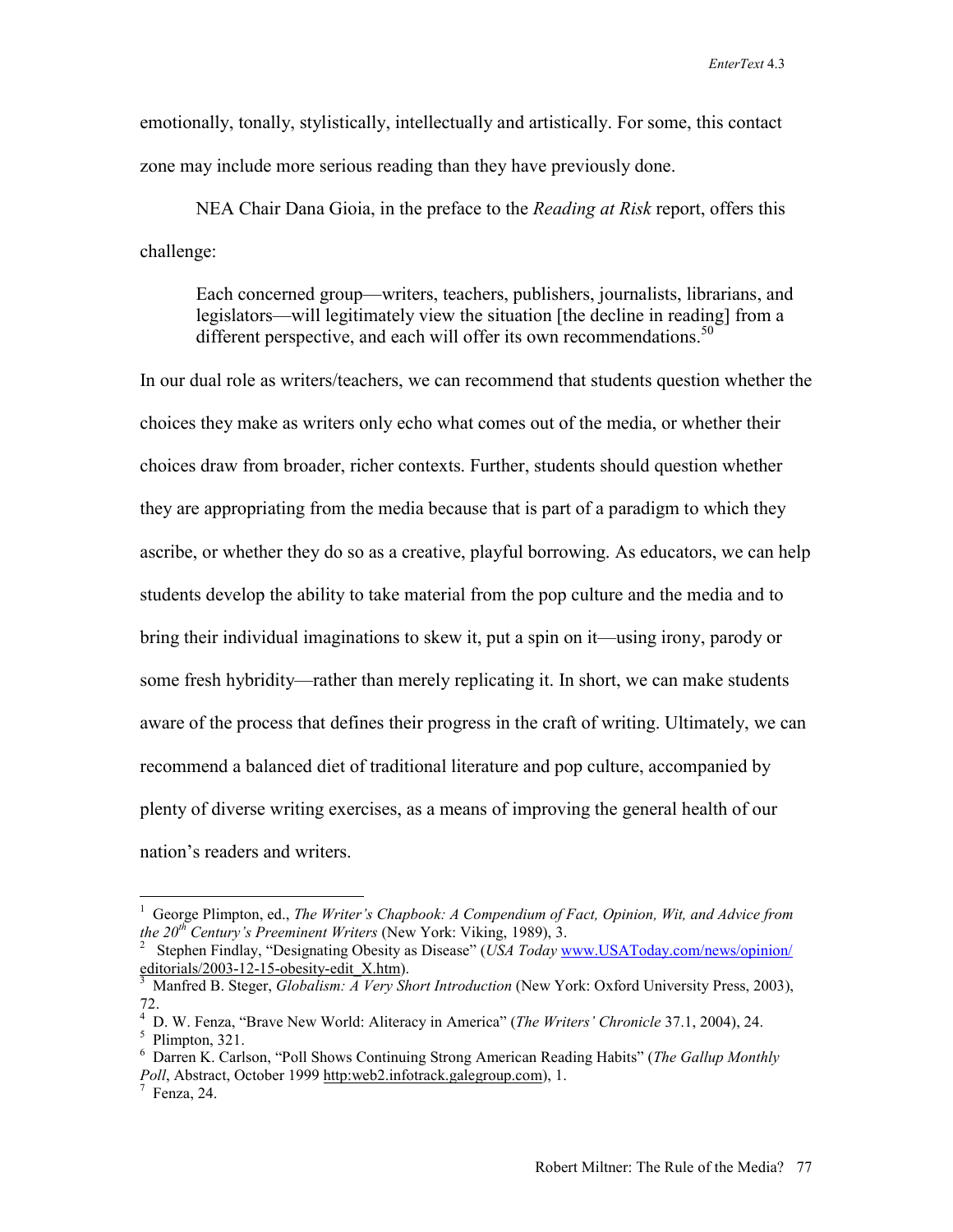8 <sup>8</sup> "Survey of Public Participation in the Arts" (Washington, DC: National Endowment for the Arts, 2002), 9.

 $9$  Plimpton, 253.

10 Fenza, 24.

 $11$  Ibid.

12 Paul West, "The End of an Elite," in Sven Birkerts, ed., *Tolstoy's Dictaphone: Technology and the Muse*  (St. Paul, MN: Graywolf, 1996), 46.

 $13$  Fenza, 24.

14 Ibid., 25.

<sup>15</sup> Plimpton, 351.<br><sup>16</sup> Sven Birkerts, Introduction, in *Tolstoy's Dictaphone: Technology and the Muse*, ix.

<sup>17</sup> Sven Birkerts, "The Fate of the Book," in *Tolstoy's Dictaphone: Technology and the Muse*, 196.<br><sup>18</sup> Ziauddin Sardar and Borin Van Loon, *Introducing Cultural Studies* (Cambridge, UK: Icon Books UK,

1999), 103.

 $19$  Fenza, 24

 $20$  Steger, 108

 $21$  Plimpton, 265.

 $22$  "Survey of Public Participation in the Arts," 6.

23 Fenza, 24.

 $24$  Plimpton, 15.

25 Fenza, 24.

26 "Congressional Research Report/Kaiser Family Foundation Surveys" (*Media Use Statistics* www.med.sc.edu:1081/mediause.htm). 27 "New Study Finds Children Aged Zero to Six/Kaiser Family Foundation Report" (*Media Use Statistics* 

www.med.sc.edu:1081/mediause.htm).<br> $28$  Steger, 48.

<sup>29</sup> Michael Moore, *Stupid White Men and Other Sorry Excuses for the State of the Nation* (New York: HarperCollins, 2001).

30 Ibid., 88.

 $31$  "Deceptive Practices Complaint with the Federal Trade Commission, Filed 19 July 2004 by MoveOn.org and Common Cause," (*MoveOn.org* http://cdn.moveon.org/content/pdfs/ftc\_filing.pdf).<br><sup>32</sup> Ibid

33 Jim Hightower, *Thieves in High Places; They've Stolen Our Country and It's Time to Take It Back* (New York: Viking, 2003), 137.<br>  $^{34}$  Edward W. 2003), 137.

34 Edward W. Said, *Power, Politics, and Culture: Interviews with Edward W. Said,* Gauri Viswanathan, ed. (New York: Vintage, 2002), 43-4.

Ibid., 415.

36 Ibid., 416.

- <sup>37</sup> Plimpton, 5.
- 38 Moore, 87.

39 Fenza, 24.

40 Fenza, 25.

41 Plimpton, 252.

42 Robert C. Rosen, "John Dos Passos," in Paul Lauter, ed., *The Heath Anthology of American Literature,* Vol. 2 (Lexington, MA: D. C. Heath, 1994), 1744.

43 Plimpton, 253.

44 Sarder and Van Loon, 156.

45 "New Study Finds Children Aged Zero to Six/Kaiser Family Foundation Report" (*Media Use Statistics* 

<sup>46</sup> Czeslaw Milosz, "What will the poetry of the future be…" in *Unattainable Earth* (Hopewell, NJ: Ecco Press, 1992), 33.

 $47$  Fenza, 25.

48 Sardar and Van Loon, 155.

49 Carole Maso, "Rupture, Verge, and Precipice; Precipice, Verge, and Hurt Not," in *Tolstoy's Dictaphone: Technology and the Muse*, 65.